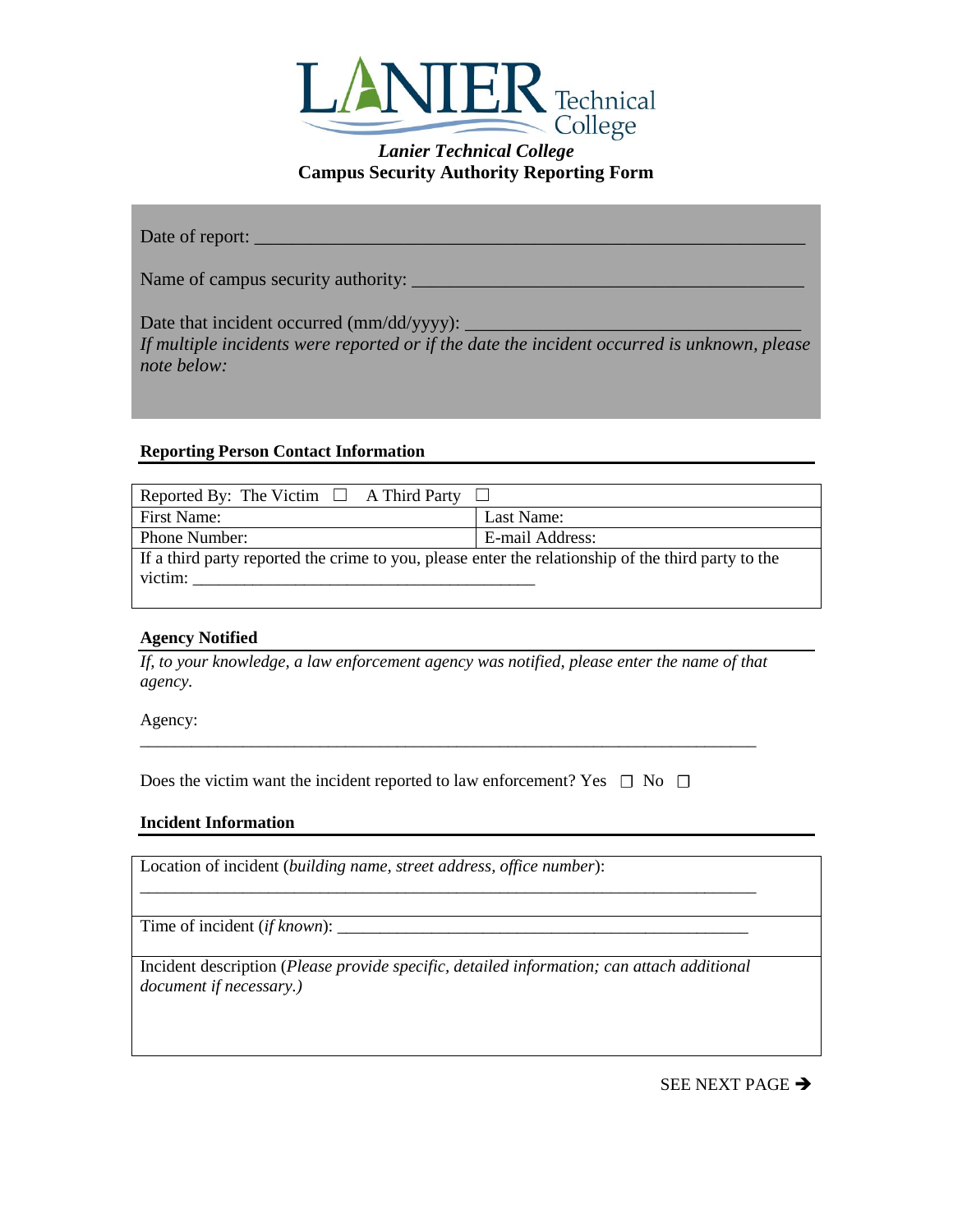| <b>Incident category:</b>                                                                       |               | (Please see attached for definitions of offenses.)            |  |                            |
|-------------------------------------------------------------------------------------------------|---------------|---------------------------------------------------------------|--|----------------------------|
| Homicide                                                                                        | $\mathcal{L}$ | <b>Burglary</b>                                               |  | I am not sure how to       |
| Sex Offense                                                                                     |               | Robbery                                                       |  | classify this<br>incident. |
| <b>Aggravated Assault</b>                                                                       |               | Arson                                                         |  |                            |
| Motor Vehicle Theft                                                                             |               |                                                               |  |                            |
| Dating Violence                                                                                 |               | Domestic Violence                                             |  |                            |
| <b>Stalking</b>                                                                                 |               | Hate Crime<br>Please see below for<br>additional information. |  |                            |
| Arrest for Liquor<br>Law Violation                                                              | $\mathcal{L}$ | Referral for Liquor Law<br>Violation                          |  |                            |
| Arrest for Drug Law<br>Violation                                                                |               | Referral for Drug Law<br>Violation                            |  |                            |
| <b>Arrest for Weapons</b><br>Law Violation                                                      |               | Referral for Weapons Law<br>Violation                         |  |                            |
| If the crime was not listed above, please enter the additional crime<br>Other Crime<br>Category |               |                                                               |  |                            |

Is there any evidence that this crime was motivated by bias? Yes  $\Box$  No  $\Box$ 

If yes, please choose any/all categories of prejudice that apply.

| Race | $\Box$ Ethnicity $\Box$ | Disability | $\Box$ Gender Identity                                                  | $\Box$ |
|------|-------------------------|------------|-------------------------------------------------------------------------|--------|
|      |                         |            | Gender $\Box$ Religion $\Box$ National Origin $\Box$ Sexual Orientation | $\Box$ |

If you answered "yes" to the Motivated by Bias question, please provide a brief summary of the evidence supporting a bias motivation:

SEE NEXT PAGE  $\rightarrow$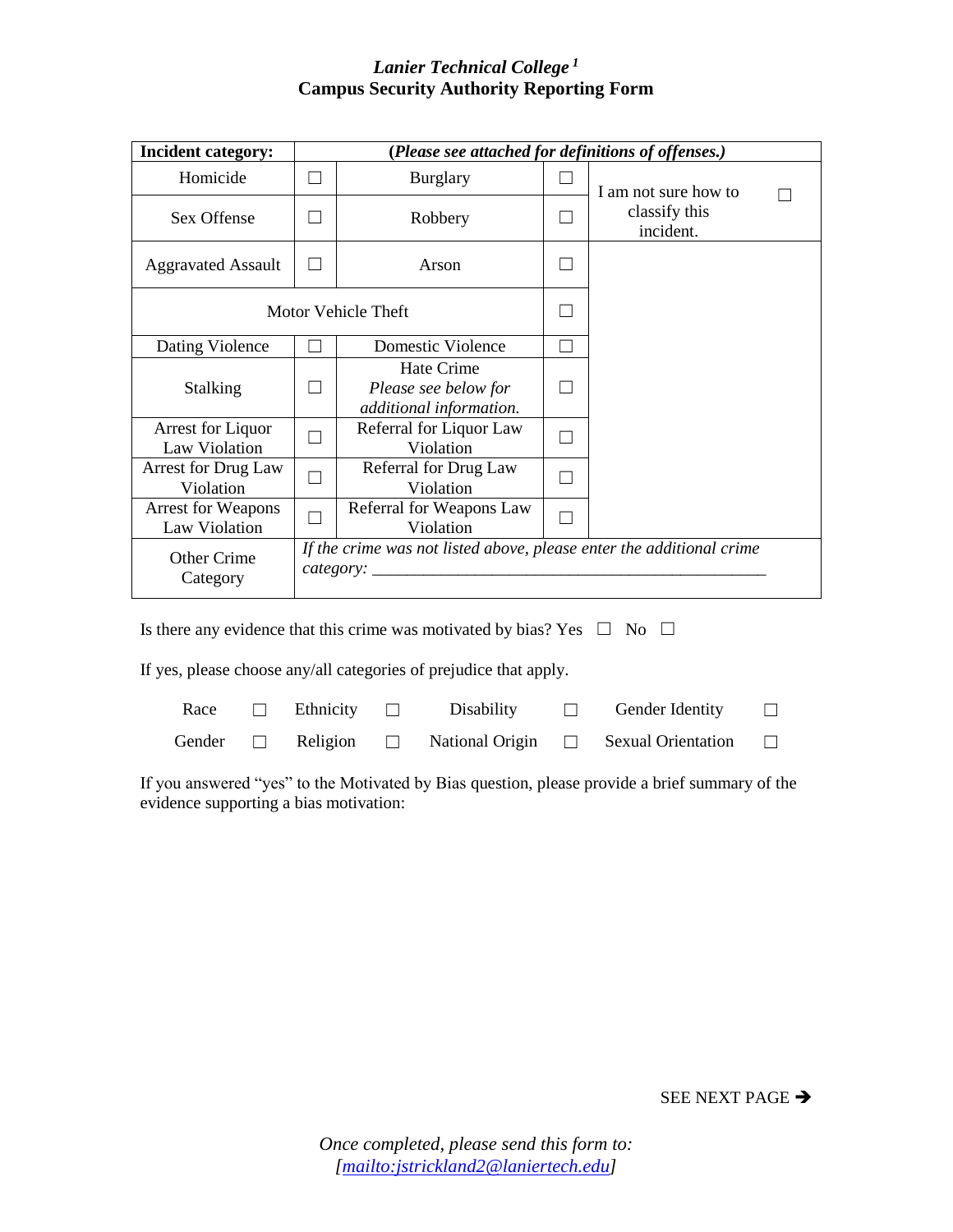### **Location**

What best describes the location of the crime? (*If the crime occurred in multiple places, check all that apply. Please see the attached for further explanation as to the geography.)*

- $\Box$  On campus, residence hall
- $\Box$  On campus, not in a residence hall
- $\Box$  Public property immediately adjacent to campus
- ☐ Non-campus in a University owned leased or controlled space (fraternity, sorority, off-campus classroom)
- $\Box$  Unknown location, other
- $\Box$  I do not know which category this location would fall under.

Please review the information within the form. When complete, submit the form to:

Lanier Technical College Campus Police Department Attn: Jeff Strickland 2535 Lanier Tech Dr., Gainesville GA 30507 *[jstrickland2@laniertech.edu](mailto:jstrickland2@laniertech.edu) or* 678-410-4139

### *Crime Definitions*

| Homicide            | Murder/non-negligent manslaughter: the willful (non-negligent) killing of<br>one human being by another<br>Negligent Manslaughter: the killing of another person through gross<br>negligence                                                                                                                                                                                                                                                                                                                                                                                                                                                                                                                                                                                                                                                                                                                                                             |
|---------------------|----------------------------------------------------------------------------------------------------------------------------------------------------------------------------------------------------------------------------------------------------------------------------------------------------------------------------------------------------------------------------------------------------------------------------------------------------------------------------------------------------------------------------------------------------------------------------------------------------------------------------------------------------------------------------------------------------------------------------------------------------------------------------------------------------------------------------------------------------------------------------------------------------------------------------------------------------------|
| <b>Sex Offenses</b> | Sex offenses: Any sexual act directed against another person without the<br>٠<br>consent of the victim, including instances where the victim is incapable of<br>giving consent<br>Rape: The penetration, no matter how slight, of the vagina or anus with any<br>٠<br>body part or object, or oral penetration by a sex organ of another person,<br>without the consent of the victim<br>Fondling: The touching of the private body parts of another person for the<br>purpose of sexual gratification, without the consent of the victim, including<br>instances where the victim is incapable of giving consent because of his/her<br>age or because of his/her temporary or permanent mental incapacity<br>Incest: Sexual intercourse between persons who are related to each other<br>٠<br>within the degrees wherein marriage is prohibited by law<br>Statutory Rape: Sexual intercourse with a person who is under the statutory<br>age of consent |
| <b>Robbery</b>      | Taking or attempting to take anything of value from the care, custody, or control of a<br>person or persons by force or threat of force or violence and/or by putting the victim<br>in fear                                                                                                                                                                                                                                                                                                                                                                                                                                                                                                                                                                                                                                                                                                                                                              |
| Aggravated          | Unlawful attack by one person upon another for the purpose of inflicting severe or                                                                                                                                                                                                                                                                                                                                                                                                                                                                                                                                                                                                                                                                                                                                                                                                                                                                       |

*Once completed, please send this form to: [\[mailto:jstrickland2@laniertech.edu\]](mailto:jstrickland2@laniertech.edu)*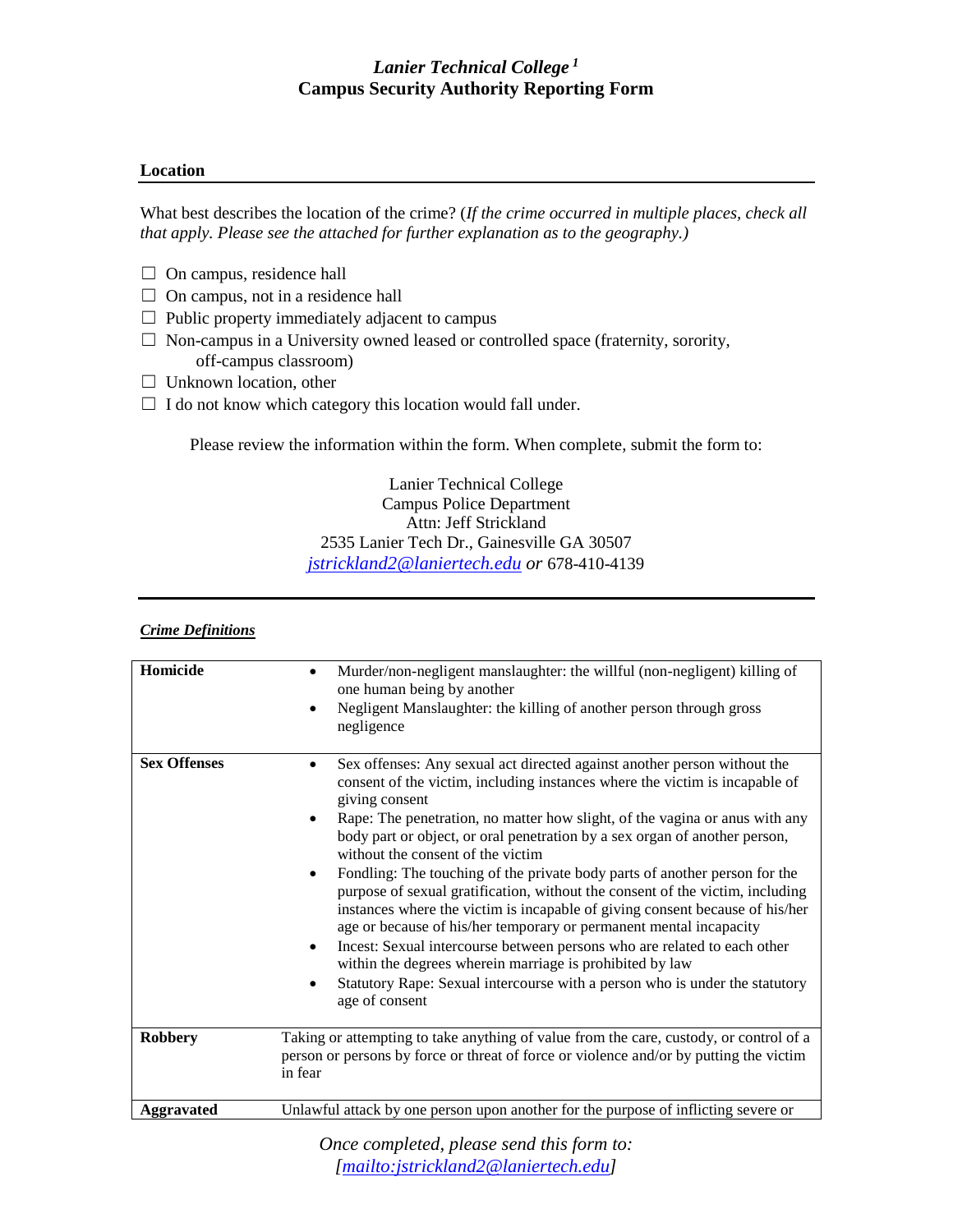| <b>Assault</b>                              | aggravated bodily injury                                                                                                                                                                                                                                                                                                                                                                                                                                                                                                                                                                         |
|---------------------------------------------|--------------------------------------------------------------------------------------------------------------------------------------------------------------------------------------------------------------------------------------------------------------------------------------------------------------------------------------------------------------------------------------------------------------------------------------------------------------------------------------------------------------------------------------------------------------------------------------------------|
| <b>Burglary</b>                             | Unlawful entry of a structure to commit a felony or a theft                                                                                                                                                                                                                                                                                                                                                                                                                                                                                                                                      |
| <b>Motor Vehicle</b><br>Theft               | The theft or attempted theft of a motor vehicle                                                                                                                                                                                                                                                                                                                                                                                                                                                                                                                                                  |
| Arson                                       | Willful or malicious burning or attempt to burn with or without intent to defraud a<br>dwelling house, public building, motor vehicle or aircraft, personal property of<br>another, etc.                                                                                                                                                                                                                                                                                                                                                                                                         |
| <b>Dating Violence</b>                      | Violence committed by a person who is or has been in a social relationship of a<br>romantic or intimate nature with the victim; and where the existence of such a<br>relationship shall be determined based on a consideration of the following factors:<br>the length of the relationship<br>the type of the relationship<br>the frequency of interaction between the persons involved in the<br>relationship                                                                                                                                                                                   |
| <b>Domestic Violence</b>                    | Felony or misdemeanor crimes of violence committed by a current or former spouse<br>or intimate partner of the victim, by a person with whom the victim shares a child in<br>common, by a person who is cohabitating with or has cohabitated with the victim as<br>a spouse or intimate partner, by a person similarly situated to a spouse of the victim<br>under the domestic or family violence laws of the jurisdictionor by any other<br>person against an adult or youth victim who is protected from that person's acts<br>under the domestic or family violence laws of the jurisdiction |
| <b>Stalking</b>                             | Engaging in a course of conduct directed at a specific person that would cause a<br>reasonable person to fear for his or her safety or the safety of others, or suffer<br>substantial emotional distress                                                                                                                                                                                                                                                                                                                                                                                         |
| <b>Liquor Law</b><br><b>Violation</b>       | The violation of state or local laws or ordinances prohibiting the manufacture, sale,<br>purchase, transportation, possession, or use of alcoholic beverages                                                                                                                                                                                                                                                                                                                                                                                                                                     |
| Drug Law<br><b>Violation</b>                | The violation of laws prohibiting the production, distribution and/or use of certain<br>controlled substances and the equipment or devices utilized in their preparation<br>and/or use                                                                                                                                                                                                                                                                                                                                                                                                           |
| <b>Illegal Weapons</b><br><b>Possession</b> | The violation of laws or ordinances prohibiting the manufacture, sale, purchase,<br>transportation, possession, concealment, or use of firearms, cutting instruments,<br>explosives, incendiary devices, or other deadly weapons                                                                                                                                                                                                                                                                                                                                                                 |